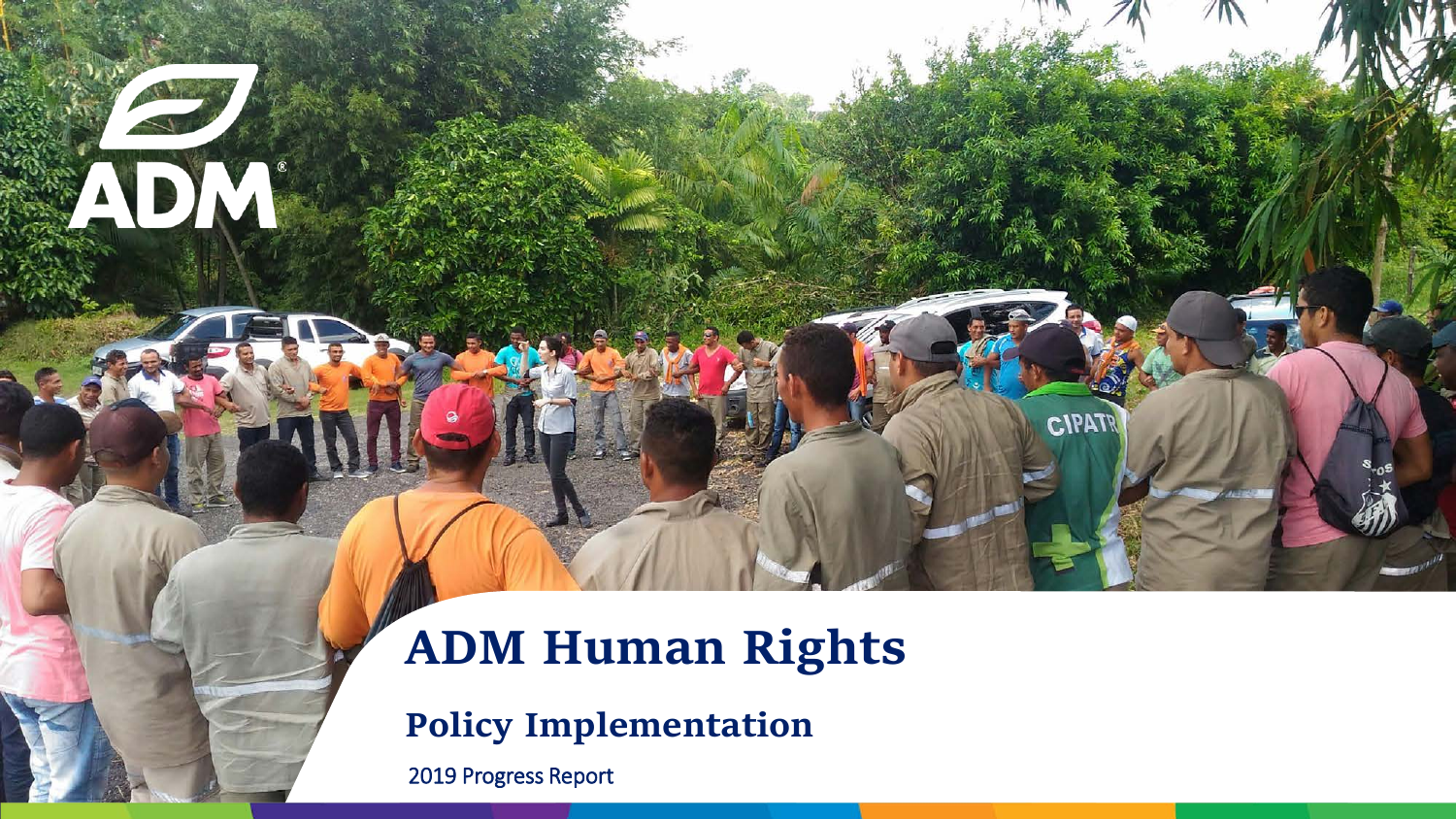## **Action Plan 2019 Progress**



### **Supplier Engagement and Transformation**

- Communicate Human Rights Policy to direct suppliers
- Identify and support regional and local programs that improve the lives of farmers in our supply chain



### **Monitoring and Verification**

- Proactively track and contribute to resolving grievances using the Grievance and Resolutions mechanism • Review and update of the Grievance mechanism.
- Continue responsible sourcing audit program via Sedex



### **Supply Chain Risk Assessment**

- •Work with ELEVATE to assess human rights risks in our supply chain
- •Use assessment results to determine mitigation strategy

2

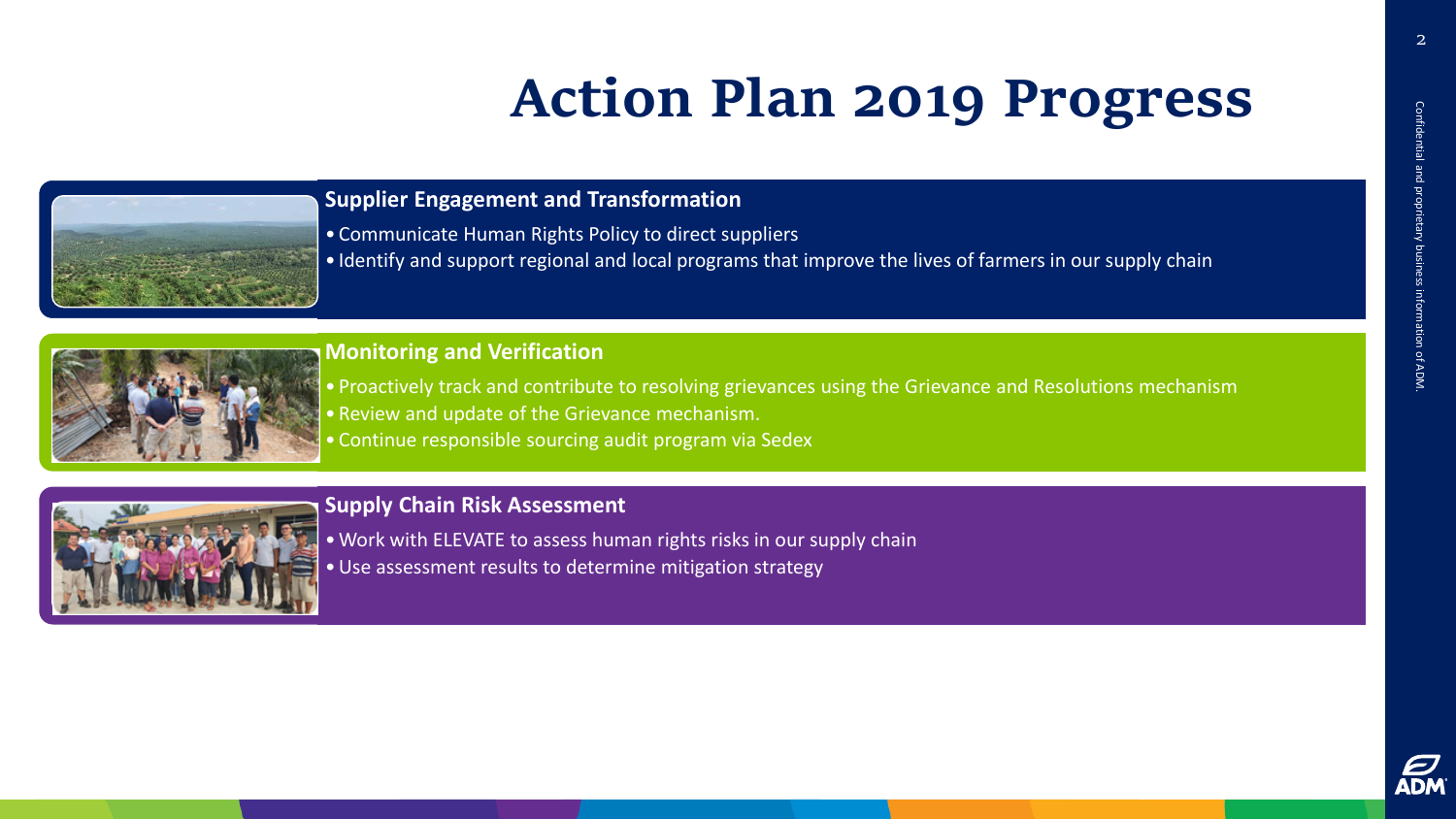## **Supplier Engagement**

#### **Policy Communication**

In addition to communicating our policies through our [Supplier Expectations,](https://www.adm.com/our-company/procurement/supplier-expectations) we have been working with our procurement teams to include specific language in supply contracts requiring compliance with our policies. For example, in Brazil, supplier contracts have been updated to include a clause prohibiting exploitation and human rights violations. Brazilian suppliers who have email addresses in their account profiles receive training documents that outline our Human Rights Policy and the No Exploitation portion of our No -Deforestation Policy.



3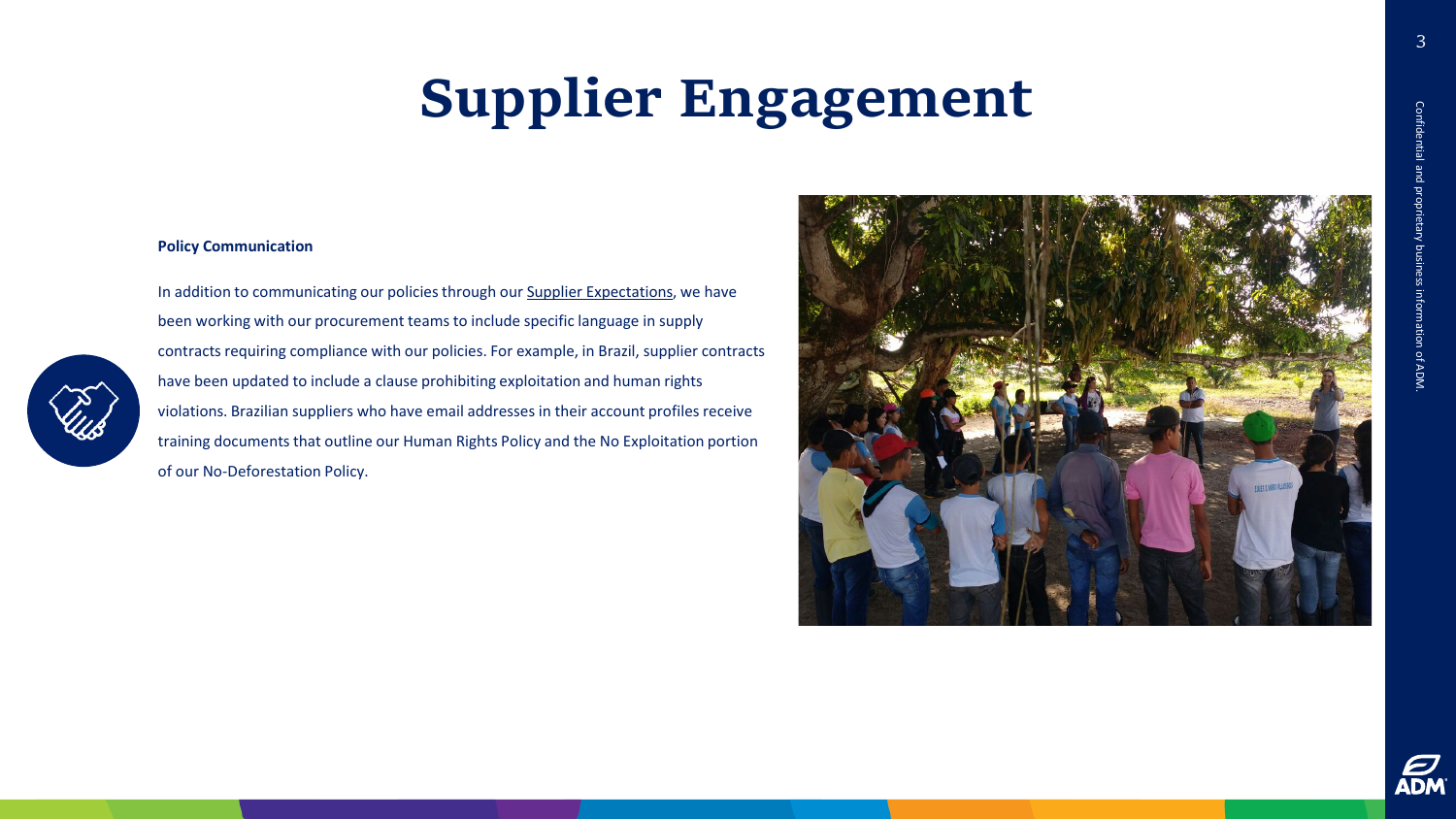# **Supplier Engagement**

#### **Support Regional and Local Initiatives**

In 2019 through ADM Cares, we provided financial support to initiatives that support human rights in the communities in which we operate and/or source. These include:

- Education
	- Supporting Science Technology Engineering and Math (STEM) programming
	- Supporting scholarship funding ensuring opportunities for education for vulnerable populations
- Water and Sanitation
	- Supporting Water is Life
	- Working to provide water and sanitation in community schools in Peru and improve sanitation facilities in Paraguay
- Income Diversification
	- Supporting the One Acre Fund to help transform farming for Africa's smallholders
	- Palm Smallholders in Sabah, Malaysia (Earthworm Foundation) and Latin America (Mariposa)
- Food Security
	- Food drives, financial support, direct farmer assistance



4

Confidential and proprietary business information of ADM.

Confidential and proprietary business information of ADM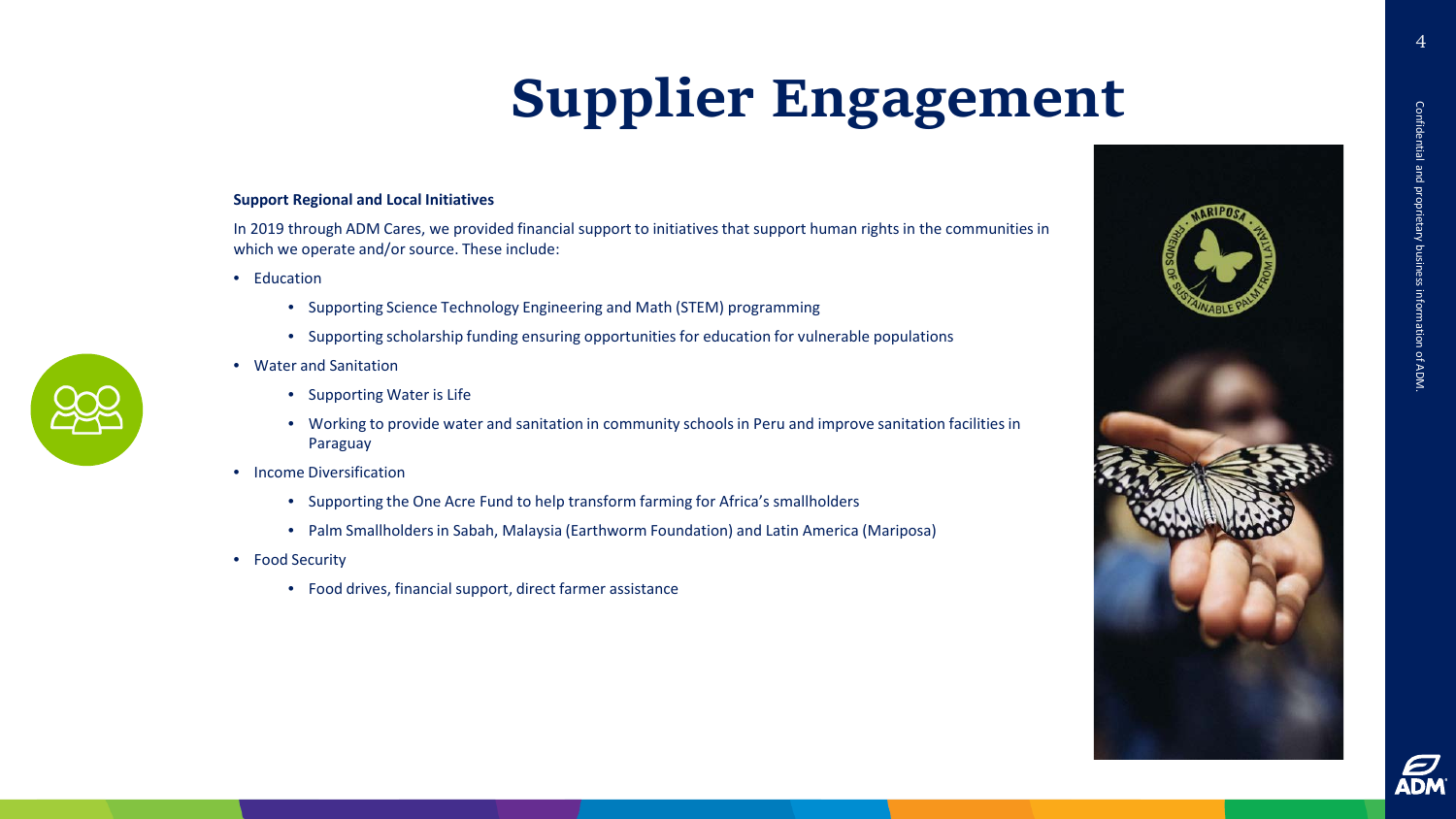5

## **Monitoring & Verification**

ADM is a member of Sedex and hosts responsible sourcing audits conducted by 3rd party auditors at our facilities around the globe.

At the ADM facilities visited in 2018, there were no fees charged to job-seekers in exchange for employment, and no collateral was taken in the form of money, identification or other personal belongings without workers' consent as a condition of employment by ADM or contracted companies. No human trafficking was observed. All findings were considered to be minor and low risk. ADM sustainability, legal, operations, and compliance teams work with the locations to identify and implement corrective actions.



#### In 2019, ADM hosted Sedex audits (SMETA) at the following facilities:

| <b>Country</b>        | <b>Site</b>           | <b>ADM Business</b>           | <b>Month</b>    |
|-----------------------|-----------------------|-------------------------------|-----------------|
| <b>Turkey</b>         | Amylum Nisasta        | <b>Carbohydrate Solutions</b> | February        |
| <b>United Kingdom</b> | Erith                 | <b>Oilseeds</b>               | March           |
| <b>United Kingdom</b> | Pura                  | <b>Oilseeds</b>               | <b>March</b>    |
| Poland                | <b>WILD Polska</b>    | <b>Nutrition</b>              | May             |
| <b>USA</b>            | <b>Memphis</b>        | <b>Oilseeds</b>               | July            |
| <b>USA</b>            | Alfrebro              | <b>Nutrition</b>              | July            |
| <b>USA</b>            | Peoria                | <b>Carbohydrate Solutions</b> | September       |
| <b>USA</b>            | <b>Marshall</b>       | <b>Carbohydrate Solutions</b> | October         |
| Germany               | <b>WILD Eppelheim</b> | <b>Nutrition</b>              | <b>November</b> |
| Germany               | <b>WILD Berlin</b>    | <b>Nutrition</b>              | November        |
| Germany               | <b>WILD Nauen</b>     | <b>Nutrition</b>              | November        |
| <b>USA</b>            | St. Louis             | <b>Carbohydrate Solutions</b> | <b>December</b> |
| <b>USA</b>            | Arbuckle              | <b>Oilseeds</b>               | December        |



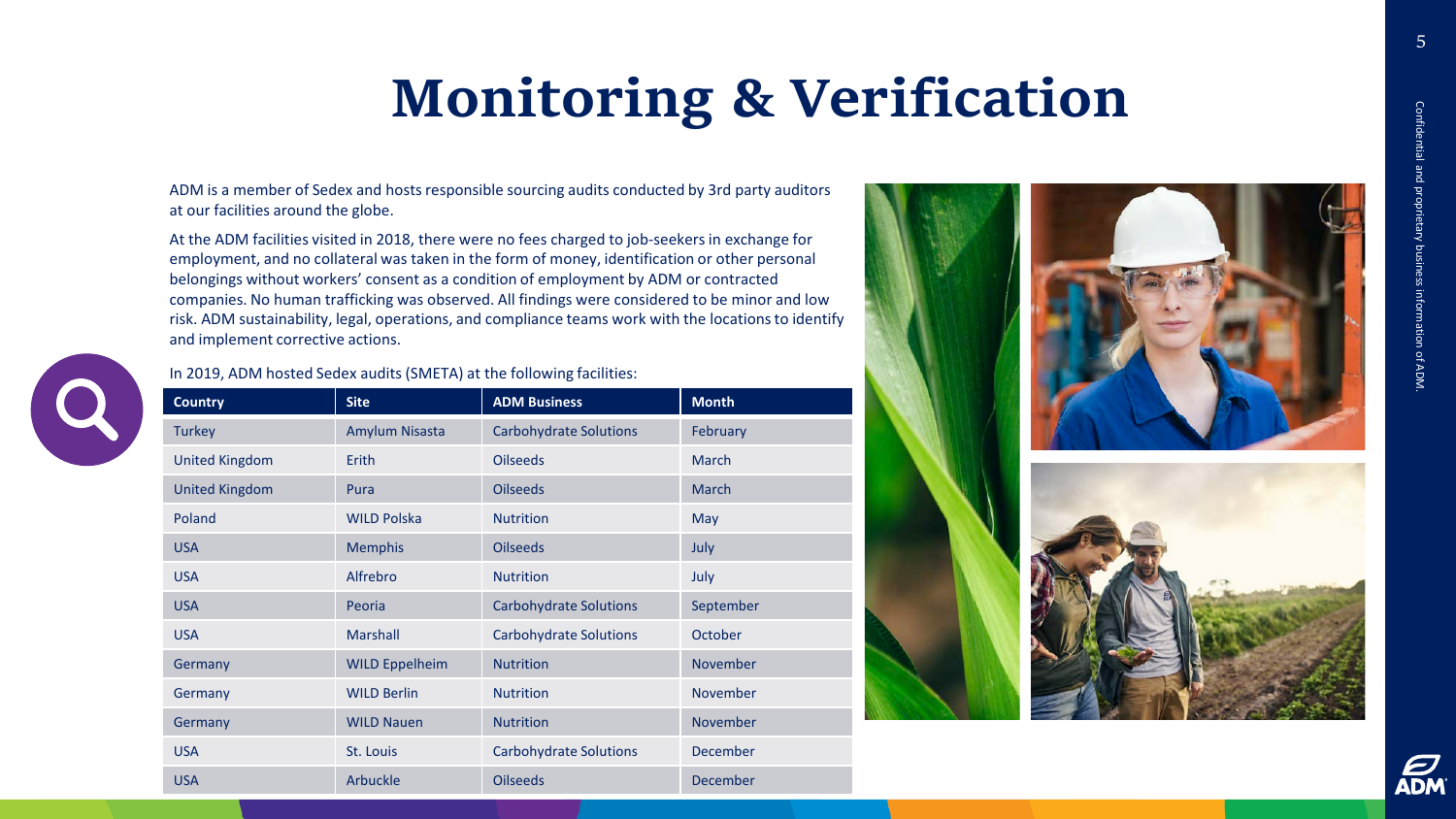## **Supply Chain Risk Assessment**

ADM worked with ELEVATE to support its Human Rights Action Plan to conduct a supply chain risk analysis in 2018-2019. ELEVATE initially took a two-phased approach to segment ADM's complex and expansive supply chain. In the third phase, the analytical scope was expanded to include the vanilla bean supply chain after acquisition of Rodelle. This partnership supported our ability to gain deeper insight into inherent risks and challenges with sourcing based on country and commodity. The results of the analysis allowed us to consider a new tool selection strategy for a responsible sourcing program that would direct investment where ADM can have the biggest impact.

After completing a macro-level supply chain risk assessment, ELEVATE worked with ADM to conduct an in-depth supplier analysis. This second part of the assessment focused on specific commodities.

Analysis of the vanilla supply chain resulted in suppliers' scores being categorized into four quadrants based on inherent risks in the country-commodity combination and the leverage ADM has based on factors such as procurement volume and spend. Based on the sourcing geography vanilla suppliers are considered high or extreme risk. Based on ADM's relative leverage, vanilla suppliers are considered high leverage. ELEVATE recommended focus on the highest risk and highest leverage segment for risk management and mitigation. In 2020, ADM is committed to focusing first on these suppliers, particularly with regards to developing vanilla-specific sourcing policies and piloting supplier visibility and monitoring programs.







Confidential and proprietary business information of ADM.

information of ADM

Confidential and propr